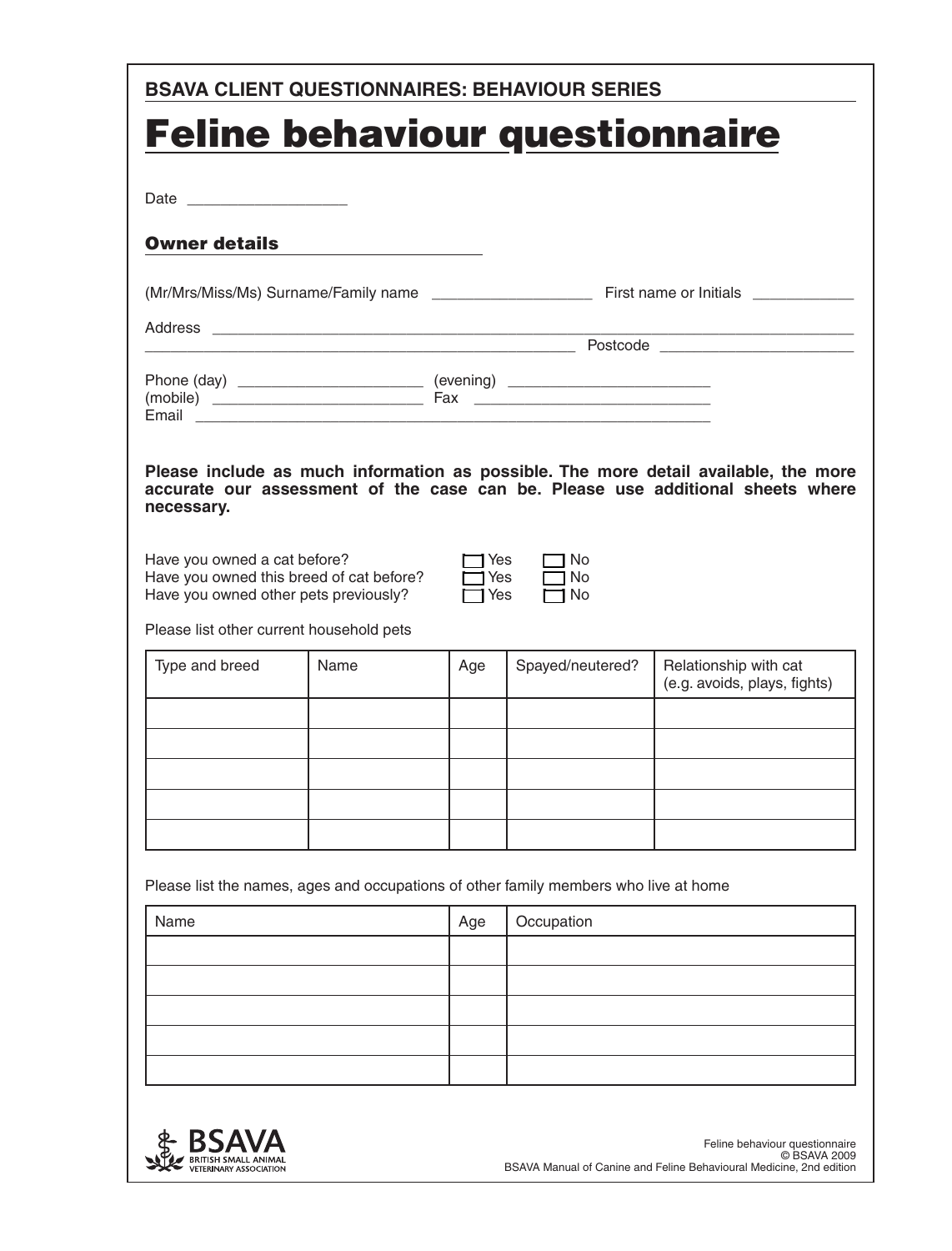| <b>BSAVA CLIENT QUESTIONNAIRES: BEHAVIOUR SERIES</b>                                                                                                                                                                                                                                                                                                                                                      |
|-----------------------------------------------------------------------------------------------------------------------------------------------------------------------------------------------------------------------------------------------------------------------------------------------------------------------------------------------------------------------------------------------------------|
| <b>Patient details</b>                                                                                                                                                                                                                                                                                                                                                                                    |
| <b>Breed</b>                                                                                                                                                                                                                                                                                                                                                                                              |
| <b>□ Male</b><br>$\Box$ Female<br>Male neutered<br>$\Box$ Female spayed<br>Sex                                                                                                                                                                                                                                                                                                                            |
|                                                                                                                                                                                                                                                                                                                                                                                                           |
|                                                                                                                                                                                                                                                                                                                                                                                                           |
| Reason(s) for obtaining this cat:                                                                                                                                                                                                                                                                                                                                                                         |
|                                                                                                                                                                                                                                                                                                                                                                                                           |
| Has the cat ever been used for breeding?<br>$\Box$ Yes<br>コ No<br>If yes, at what age? $\frac{1}{2}$ [13] $\frac{1}{2}$ [13] $\frac{1}{2}$ [13] $\frac{1}{2}$ [13] $\frac{1}{2}$ [13] $\frac{1}{2}$ [13] $\frac{1}{2}$ [13] $\frac{1}{2}$ [13] $\frac{1}{2}$ [13] $\frac{1}{2}$ [13] $\frac{1}{2}$ [13] $\frac{1}{2}$ [13] $\frac{1}{2}$ [13] $\frac{1$<br>How would you describe your cat's personality? |
| Do you consider your cat to be:<br>Aggressive? (growling, hissing, scratching, nipping or biting in any circumstances)<br>Destructive?<br>□ Hyperactive/restless? □ Disobedient?<br>Excitable?<br>Noisy/excessive vocalization?<br>Nervous?<br>Demanding attention?<br>Depressed?<br>$\Box$ Playful?                                                                                                      |
| <b>Medical history</b><br>A<br>Please give a brief medical history, especially recurrent problems (such as fur balls and fight injuries)<br>1.<br>and treatment. Use an extra sheet if necessary                                                                                                                                                                                                          |
| Vaccination status<br>2.                                                                                                                                                                                                                                                                                                                                                                                  |
| З.<br>Date last wormed                                                                                                                                                                                                                                                                                                                                                                                    |
| Is your cat currently on any regular medications (such as allergy medication, herbal or homeopathic<br>4.<br>remedies)?                                                                                                                                                                                                                                                                                   |
| Drug/remedy<br>Dose                                                                                                                                                                                                                                                                                                                                                                                       |
|                                                                                                                                                                                                                                                                                                                                                                                                           |
|                                                                                                                                                                                                                                                                                                                                                                                                           |
|                                                                                                                                                                                                                                                                                                                                                                                                           |
|                                                                                                                                                                                                                                                                                                                                                                                                           |

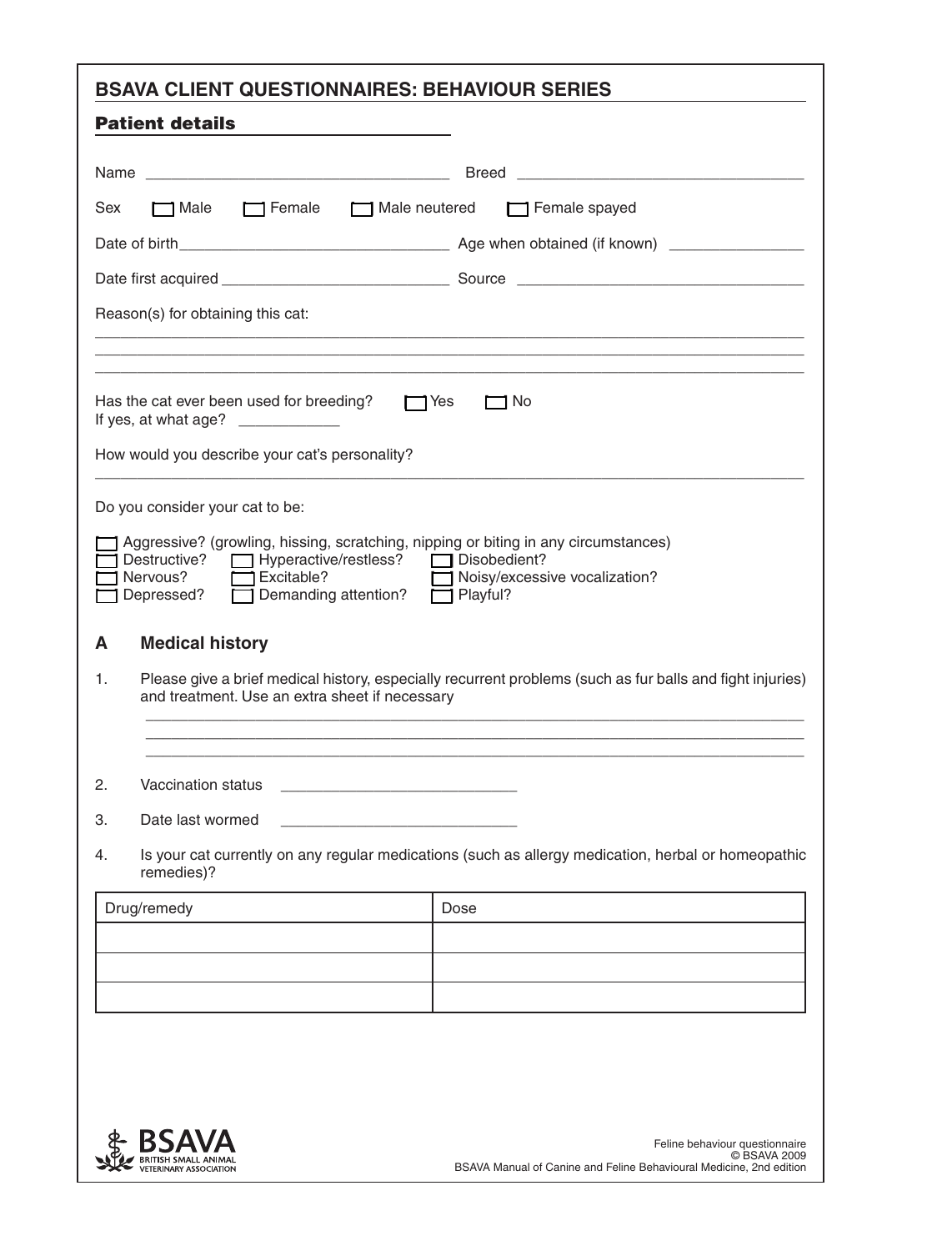5. Has your cat been on medication for his/her behaviour in the past? If yes, please list name and dosage (include herbals and homeopathics)

| Drug/remedy | Dose |
|-------------|------|
|             |      |
|             |      |
|             |      |

6. Is your cat on any medication for his/her behaviour now? If yes, please list name and dosage (include herbals and homeopathics)

| Drug/remedy | Dose |
|-------------|------|
|             |      |
|             |      |
|             |      |

#### **B Early history**

1. Please give details of the cat's early life, if known, including litter size, age of weaning, age when obtained, whether raised outside or indoors, if orphan or stray, whether hand-reared, etc.

\_\_\_\_\_\_\_\_\_\_\_\_\_\_\_\_\_\_\_\_\_\_\_\_\_\_\_\_\_\_\_\_\_\_\_\_\_\_\_\_\_\_\_\_\_\_\_\_\_\_\_\_\_\_\_\_\_\_\_\_\_\_\_\_\_\_\_\_\_\_\_\_\_\_\_\_\_\_ \_\_\_\_\_\_\_\_\_\_\_\_\_\_\_\_\_\_\_\_\_\_\_\_\_\_\_\_\_\_\_\_\_\_\_\_\_\_\_\_\_\_\_\_\_\_\_\_\_\_\_\_\_\_\_\_\_\_\_\_\_\_\_\_\_\_\_\_\_\_\_\_\_\_\_\_\_\_ \_\_\_\_\_\_\_\_\_\_\_\_\_\_\_\_\_\_\_\_\_\_\_\_\_\_\_\_\_\_\_\_\_\_\_\_\_\_\_\_\_\_\_\_\_\_\_\_\_\_\_\_\_\_\_\_\_\_\_\_\_\_\_\_\_\_\_\_\_\_\_\_\_\_\_\_\_\_

\_\_\_\_\_\_\_\_\_\_\_\_\_\_\_\_\_\_\_\_\_\_\_\_\_\_\_\_\_\_\_\_\_\_\_\_\_\_\_\_\_\_\_\_\_\_\_\_\_\_\_\_\_\_\_\_\_\_\_\_\_\_\_\_\_\_\_\_\_\_\_\_\_\_\_\_\_\_

2. How much interaction did the kitten have with people (frequency, numbers of people) in the first year of his/her life?

3. What method of litter training was used? \_\_\_\_\_\_\_\_\_\_\_\_\_\_\_\_\_\_\_\_\_\_\_\_\_\_\_\_\_\_\_\_\_\_\_\_\_\_\_\_\_\_\_\_\_\_

4. How did you react to any mistakes during litter training? \_\_\_\_\_\_\_\_\_\_\_\_\_\_\_\_\_\_\_\_\_\_\_\_\_\_\_\_\_\_\_\_\_\_

5. Did your kitten attend kitten 'parties' or classes? If so, please give details

#### **C Diet and feeding**

BRITISH SMALL ANIMAL<br>VETERINARY ASSOCIATION

|    | PICLAIN ICCAIN                                   |                                |
|----|--------------------------------------------------|--------------------------------|
| 1. |                                                  |                                |
|    |                                                  |                                |
| 2. |                                                  |                                |
| 3. |                                                  |                                |
| 4. |                                                  |                                |
| 5. |                                                  |                                |
| 6. |                                                  |                                |
| 7. | Is his/her appetite Good or Poor? 7 Good<br>Poor |                                |
|    | <b>\$ BSAVA</b>                                  | Feline behaviour questionnaire |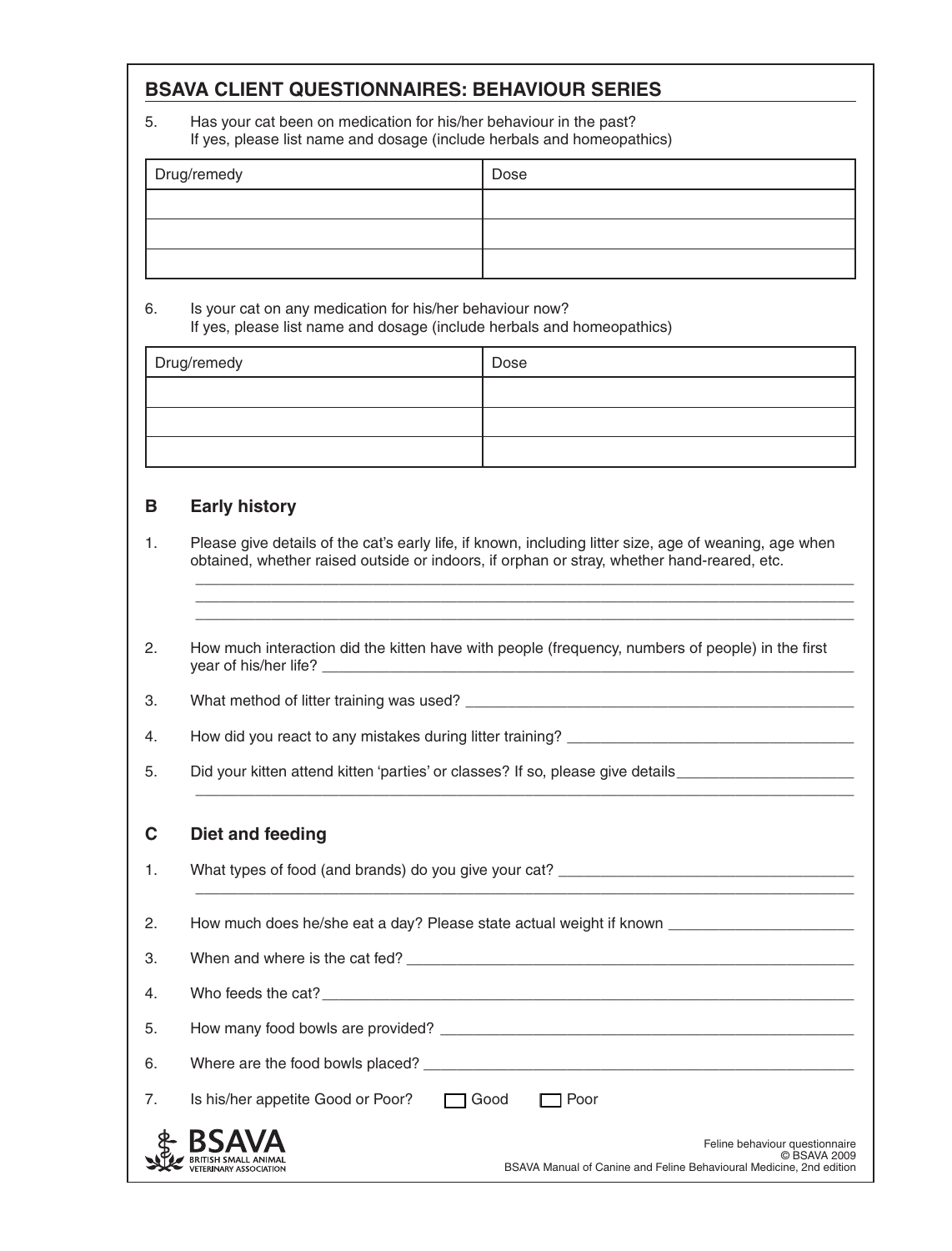|                        | <b>BSAVA CLIENT QUESTIONNAIRES: BEHAVIOUR SERIES</b>                                                                                                |
|------------------------|-----------------------------------------------------------------------------------------------------------------------------------------------------|
| 8.                     | Does your cat eat Quickly or Slowly?<br><u> </u> Quickly and Slowly                                                                                 |
| 9.                     |                                                                                                                                                     |
| 10.                    | How much water does your cat drink each day (in pints or litres)? __________________________________                                                |
| 11.                    | How much milk does your cat drink each day (in pints or litres)? ___________________________________                                                |
| 12.                    | Do you add supplements or titbits to the diet? $\Box$ Yes<br>$\Box$ No                                                                              |
| D                      | <b>Daily activities</b>                                                                                                                             |
| 1.                     | Sleeping and waking and resting                                                                                                                     |
| 2.                     |                                                                                                                                                     |
| 3.                     | Is your cat very active at night? $\Box$ Yes $\Box$ No                                                                                              |
| 4.                     | When does he/she get up in the morning?<br>The manufacturer of the morning?                                                                         |
| 5.                     | Does your cat tend to seek out high places to rest? $\Box$ Yes<br>$\Box$ No                                                                         |
| 6.                     | Where can the cat normally be found during the day? _____________________________                                                                   |
| <b>Toileting</b><br>7. | Do you provide a litterbox? $\Box$ Yes $\Box$ No                                                                                                    |
| 8.                     |                                                                                                                                                     |
| 9.                     | $\Box$ No<br>Does the cat use a litterbox on a regular basis? $\Box$ Yes                                                                            |
| 10.                    | How often is/are the box/boxes cleared of waste material (scooped out)? ____________________________                                                |
| 11.                    | Does your cat ever eliminate outside the litterbox inside the house?<br>$\Box$ Yes<br>$\Box$ No<br>If yes, please complete section I below.         |
|                        | <b>Going outside</b>                                                                                                                                |
| 12.                    | Does your cat have access to a garden or yard?<br>] No<br>Yes                                                                                       |
| 13.                    | Is access controlled or free through a cat door?                                                                                                    |
| 14.                    | Several times a week<br>How often do you see other cats in your garden?<br>Daily<br>Once a week<br>Rarely                                           |
| 15.                    | How much time is spent outdoors by your cat each day?                                                                                               |
| Roaming<br>16.         |                                                                                                                                                     |
| 17.                    | How far does he/she roam on average?<br>Stays in the garden<br>$\Box$ May go to next door or two<br>Further ranging                                 |
| 18.                    | Does your cat stay away from home for several days at a time?<br>1 No<br>Yes                                                                        |
|                        | Feline behaviour questionnaire<br>© BSAVA 2009<br>BSAVA Manual of Canine and Feline Behavioural Medicine, 2nd edition<br><b>ERINARY ASSOCIATION</b> |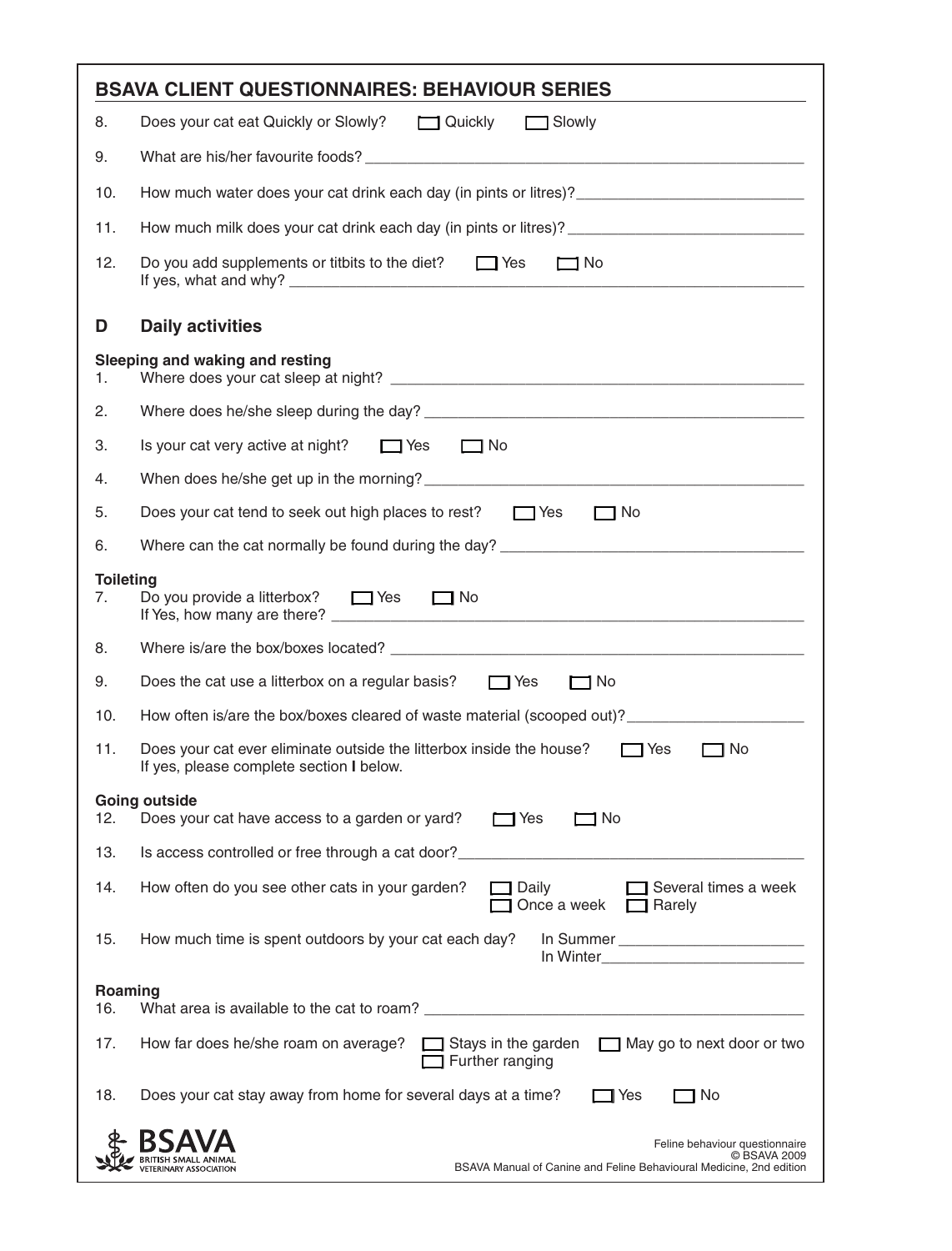| 19.<br>Does the cat defend territory against other cats?<br>$\Box$ Yes<br>$\Box$ No<br><b>Hunting</b><br>20.<br>Does your cat catch prey and bring it into the house?<br>□ Occasionally<br>$\Box$ Regularly<br>21.<br>'Home alone'<br>22.<br>23.<br>What arrangements are made for the cat if you are away from home for a while, e.g. on holiday?<br>Play<br>Is your cat playful? $\Box$ Yes<br>24.<br>$\Box$ No<br>25.<br>Is there any specific time devoted to play on a daily basis? $\Box$ Yes<br>コNo<br>If so, how much? $\frac{1}{2}$ is a set of the set of the set of the set of the set of the set of the set of the set of the set of the set of the set of the set of the set of the set of the set of the set of the set of the se<br>Cat<br>26.<br>Who initiates play: people or the cat? $\Box$ People<br>27.<br>28.<br>Does your cat come when called or do any 'tricks'?<br>$\Box$ No<br>$\Box$ Yes<br><b>Scratching</b><br>29.<br>Do you have a scratching post? $\Box$ Yes $\Box$ No<br>If yes, please describe it _________<br>Does your cat use the scratching post?<br>Tyles<br>$\Box$ Sometimes<br>30.<br>Never<br><b>Family routine</b><br>Has there been a change in your household routine (e.g. new work hours, new baby, moving, new<br>31.<br>roommate or visitors, boarding, diet change)?<br>$\Box$ Yes<br>□ No<br>Е<br>The home environment<br>What type of home do you have (e.g. flat/apartment – ground floor/upper floor, house)?<br>1.<br>How would you describe your home?<br>$\Box$ Lively<br>Chaotic<br>2.<br>□ Quiet<br>3.<br>What areas of the house does your cat have access to? __________________________<br>Please draw on a separate sheet of paper a map of the layout of your home with the cat's key<br>4.<br>areas (e.g. feeding, litterbox, favourite rest areas) indicated. Please indicate any windows through<br>which the cat can see the outside<br>5.<br>Is your cat keen to explore?<br>No.<br>Yes | <b>Territory</b> |  |  |
|----------------------------------------------------------------------------------------------------------------------------------------------------------------------------------------------------------------------------------------------------------------------------------------------------------------------------------------------------------------------------------------------------------------------------------------------------------------------------------------------------------------------------------------------------------------------------------------------------------------------------------------------------------------------------------------------------------------------------------------------------------------------------------------------------------------------------------------------------------------------------------------------------------------------------------------------------------------------------------------------------------------------------------------------------------------------------------------------------------------------------------------------------------------------------------------------------------------------------------------------------------------------------------------------------------------------------------------------------------------------------------------------------------------------------------------------------------------------------------------------------------------------------------------------------------------------------------------------------------------------------------------------------------------------------------------------------------------------------------------------------------------------------------------------------------------------------------------------------------------------------------------------------------------------------------------------------------------|------------------|--|--|
|                                                                                                                                                                                                                                                                                                                                                                                                                                                                                                                                                                                                                                                                                                                                                                                                                                                                                                                                                                                                                                                                                                                                                                                                                                                                                                                                                                                                                                                                                                                                                                                                                                                                                                                                                                                                                                                                                                                                                                |                  |  |  |
|                                                                                                                                                                                                                                                                                                                                                                                                                                                                                                                                                                                                                                                                                                                                                                                                                                                                                                                                                                                                                                                                                                                                                                                                                                                                                                                                                                                                                                                                                                                                                                                                                                                                                                                                                                                                                                                                                                                                                                |                  |  |  |
|                                                                                                                                                                                                                                                                                                                                                                                                                                                                                                                                                                                                                                                                                                                                                                                                                                                                                                                                                                                                                                                                                                                                                                                                                                                                                                                                                                                                                                                                                                                                                                                                                                                                                                                                                                                                                                                                                                                                                                |                  |  |  |
|                                                                                                                                                                                                                                                                                                                                                                                                                                                                                                                                                                                                                                                                                                                                                                                                                                                                                                                                                                                                                                                                                                                                                                                                                                                                                                                                                                                                                                                                                                                                                                                                                                                                                                                                                                                                                                                                                                                                                                |                  |  |  |
|                                                                                                                                                                                                                                                                                                                                                                                                                                                                                                                                                                                                                                                                                                                                                                                                                                                                                                                                                                                                                                                                                                                                                                                                                                                                                                                                                                                                                                                                                                                                                                                                                                                                                                                                                                                                                                                                                                                                                                |                  |  |  |
|                                                                                                                                                                                                                                                                                                                                                                                                                                                                                                                                                                                                                                                                                                                                                                                                                                                                                                                                                                                                                                                                                                                                                                                                                                                                                                                                                                                                                                                                                                                                                                                                                                                                                                                                                                                                                                                                                                                                                                |                  |  |  |
|                                                                                                                                                                                                                                                                                                                                                                                                                                                                                                                                                                                                                                                                                                                                                                                                                                                                                                                                                                                                                                                                                                                                                                                                                                                                                                                                                                                                                                                                                                                                                                                                                                                                                                                                                                                                                                                                                                                                                                |                  |  |  |
|                                                                                                                                                                                                                                                                                                                                                                                                                                                                                                                                                                                                                                                                                                                                                                                                                                                                                                                                                                                                                                                                                                                                                                                                                                                                                                                                                                                                                                                                                                                                                                                                                                                                                                                                                                                                                                                                                                                                                                |                  |  |  |
|                                                                                                                                                                                                                                                                                                                                                                                                                                                                                                                                                                                                                                                                                                                                                                                                                                                                                                                                                                                                                                                                                                                                                                                                                                                                                                                                                                                                                                                                                                                                                                                                                                                                                                                                                                                                                                                                                                                                                                |                  |  |  |
|                                                                                                                                                                                                                                                                                                                                                                                                                                                                                                                                                                                                                                                                                                                                                                                                                                                                                                                                                                                                                                                                                                                                                                                                                                                                                                                                                                                                                                                                                                                                                                                                                                                                                                                                                                                                                                                                                                                                                                |                  |  |  |
|                                                                                                                                                                                                                                                                                                                                                                                                                                                                                                                                                                                                                                                                                                                                                                                                                                                                                                                                                                                                                                                                                                                                                                                                                                                                                                                                                                                                                                                                                                                                                                                                                                                                                                                                                                                                                                                                                                                                                                |                  |  |  |
|                                                                                                                                                                                                                                                                                                                                                                                                                                                                                                                                                                                                                                                                                                                                                                                                                                                                                                                                                                                                                                                                                                                                                                                                                                                                                                                                                                                                                                                                                                                                                                                                                                                                                                                                                                                                                                                                                                                                                                |                  |  |  |
|                                                                                                                                                                                                                                                                                                                                                                                                                                                                                                                                                                                                                                                                                                                                                                                                                                                                                                                                                                                                                                                                                                                                                                                                                                                                                                                                                                                                                                                                                                                                                                                                                                                                                                                                                                                                                                                                                                                                                                |                  |  |  |
|                                                                                                                                                                                                                                                                                                                                                                                                                                                                                                                                                                                                                                                                                                                                                                                                                                                                                                                                                                                                                                                                                                                                                                                                                                                                                                                                                                                                                                                                                                                                                                                                                                                                                                                                                                                                                                                                                                                                                                |                  |  |  |
|                                                                                                                                                                                                                                                                                                                                                                                                                                                                                                                                                                                                                                                                                                                                                                                                                                                                                                                                                                                                                                                                                                                                                                                                                                                                                                                                                                                                                                                                                                                                                                                                                                                                                                                                                                                                                                                                                                                                                                |                  |  |  |
|                                                                                                                                                                                                                                                                                                                                                                                                                                                                                                                                                                                                                                                                                                                                                                                                                                                                                                                                                                                                                                                                                                                                                                                                                                                                                                                                                                                                                                                                                                                                                                                                                                                                                                                                                                                                                                                                                                                                                                |                  |  |  |
|                                                                                                                                                                                                                                                                                                                                                                                                                                                                                                                                                                                                                                                                                                                                                                                                                                                                                                                                                                                                                                                                                                                                                                                                                                                                                                                                                                                                                                                                                                                                                                                                                                                                                                                                                                                                                                                                                                                                                                |                  |  |  |
|                                                                                                                                                                                                                                                                                                                                                                                                                                                                                                                                                                                                                                                                                                                                                                                                                                                                                                                                                                                                                                                                                                                                                                                                                                                                                                                                                                                                                                                                                                                                                                                                                                                                                                                                                                                                                                                                                                                                                                |                  |  |  |
|                                                                                                                                                                                                                                                                                                                                                                                                                                                                                                                                                                                                                                                                                                                                                                                                                                                                                                                                                                                                                                                                                                                                                                                                                                                                                                                                                                                                                                                                                                                                                                                                                                                                                                                                                                                                                                                                                                                                                                |                  |  |  |
| Feline behaviour questionnaire<br>© BSAVA 2009<br>BSAVA Manual of Canine and Feline Behavioural Medicine, 2nd edition<br><b>FRINARY ASSOCIATE</b>                                                                                                                                                                                                                                                                                                                                                                                                                                                                                                                                                                                                                                                                                                                                                                                                                                                                                                                                                                                                                                                                                                                                                                                                                                                                                                                                                                                                                                                                                                                                                                                                                                                                                                                                                                                                              |                  |  |  |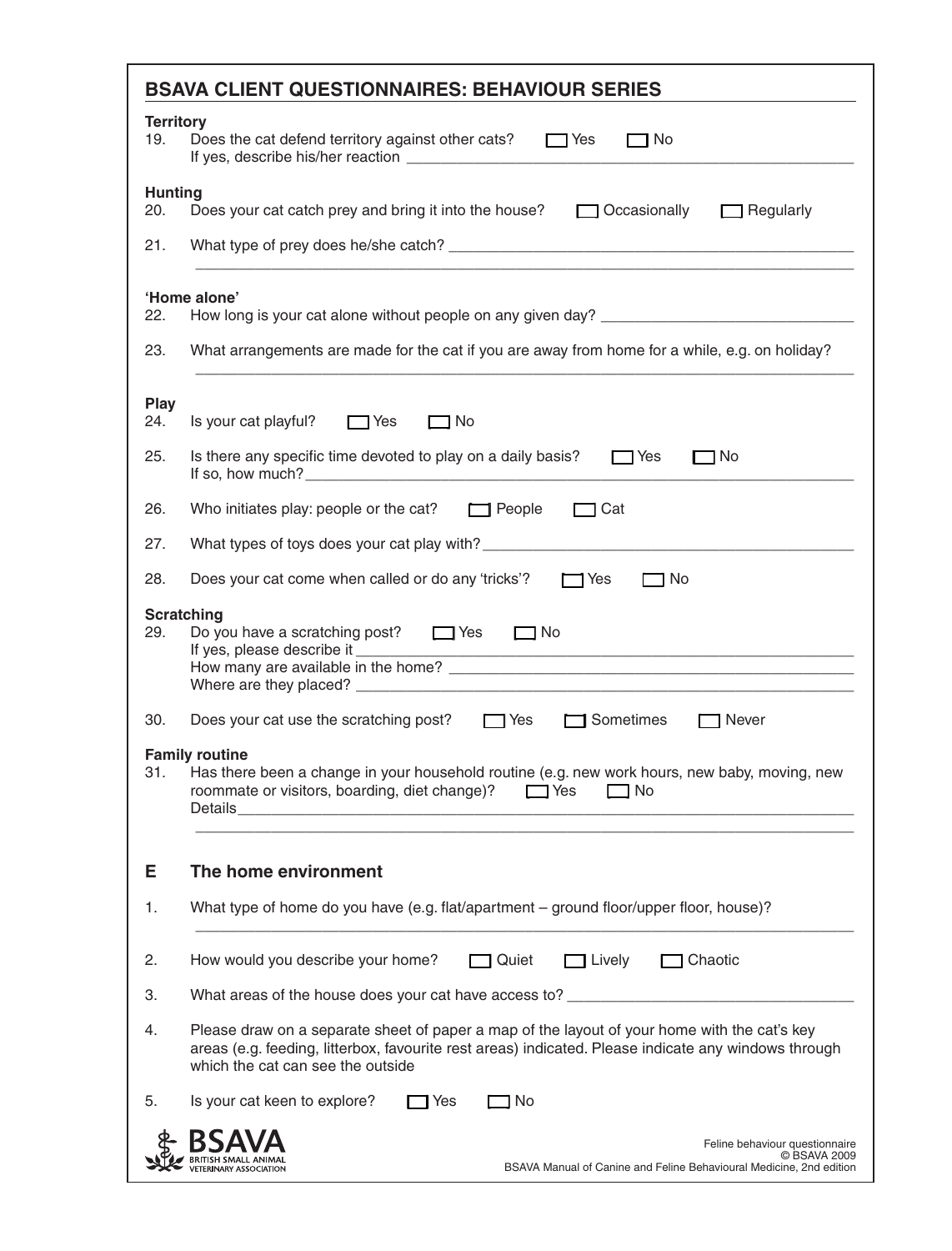|    | <b>BSAVA CLIENT QUESTIONNAIRES: BEHAVIOUR SERIES</b>                                                                                                |                                                                                                   |                  |                |
|----|-----------------------------------------------------------------------------------------------------------------------------------------------------|---------------------------------------------------------------------------------------------------|------------------|----------------|
| 6. | If you have more than one cat, when do you see them all in the same room?                                                                           |                                                                                                   |                  |                |
| 7. | Do some cats spend most of their time in only certain locations?<br>コ No<br>$\Box$ Yes                                                              |                                                                                                   |                  |                |
| F  | Interaction with others                                                                                                                             |                                                                                                   |                  |                |
| 1. |                                                                                                                                                     | How does your cat behave when visitors come to the house? (e.g. hides, acts interested, interacts |                  |                |
| 2. |                                                                                                                                                     | Is the behaviour different toward familiar and unfamiliar people?                                 | □Yes             | 1 No           |
| З. |                                                                                                                                                     | Is your cat quick to approach new people?                                                         | $\Box$ Yes<br>No |                |
| 4. | Has your cat ever bitten anyone? $\Box$ Yes<br>$\Box$ No<br>If yes and this is NOT the primary complaint please give brief details of circumstances |                                                                                                   |                  |                |
|    |                                                                                                                                                     | If yes and this IS the primary complaint, please complete section J                               |                  |                |
| 5. |                                                                                                                                                     | Please fill in details of any regular visitors to the home                                        |                  |                |
|    | Name (if known)                                                                                                                                     | Purpose                                                                                           | Time & Days      | Cat's reaction |
|    |                                                                                                                                                     |                                                                                                   |                  |                |
|    |                                                                                                                                                     |                                                                                                   |                  |                |
|    |                                                                                                                                                     |                                                                                                   |                  |                |
|    |                                                                                                                                                     |                                                                                                   |                  |                |

6. What is your cat's response to other visitors?

| Frequent visitors | Occasional visitors | Rare visitors |
|-------------------|---------------------|---------------|
|                   |                     |               |
|                   |                     |               |
|                   |                     |               |
|                   |                     |               |

#### 7. Please describe your cat's reaction to each of the following:

|                   | In the home | Out of the home |
|-------------------|-------------|-----------------|
| Familiar men      |             |                 |
| Familiar women    |             |                 |
| Familiar children |             |                 |
| Unknown men       |             |                 |
| Unknown women     |             |                 |
| Unknown children  |             |                 |
| Familiar dogs     |             |                 |
| Unknown dogs      |             |                 |
| Familiar cats     |             |                 |
| Unknown cats      |             |                 |

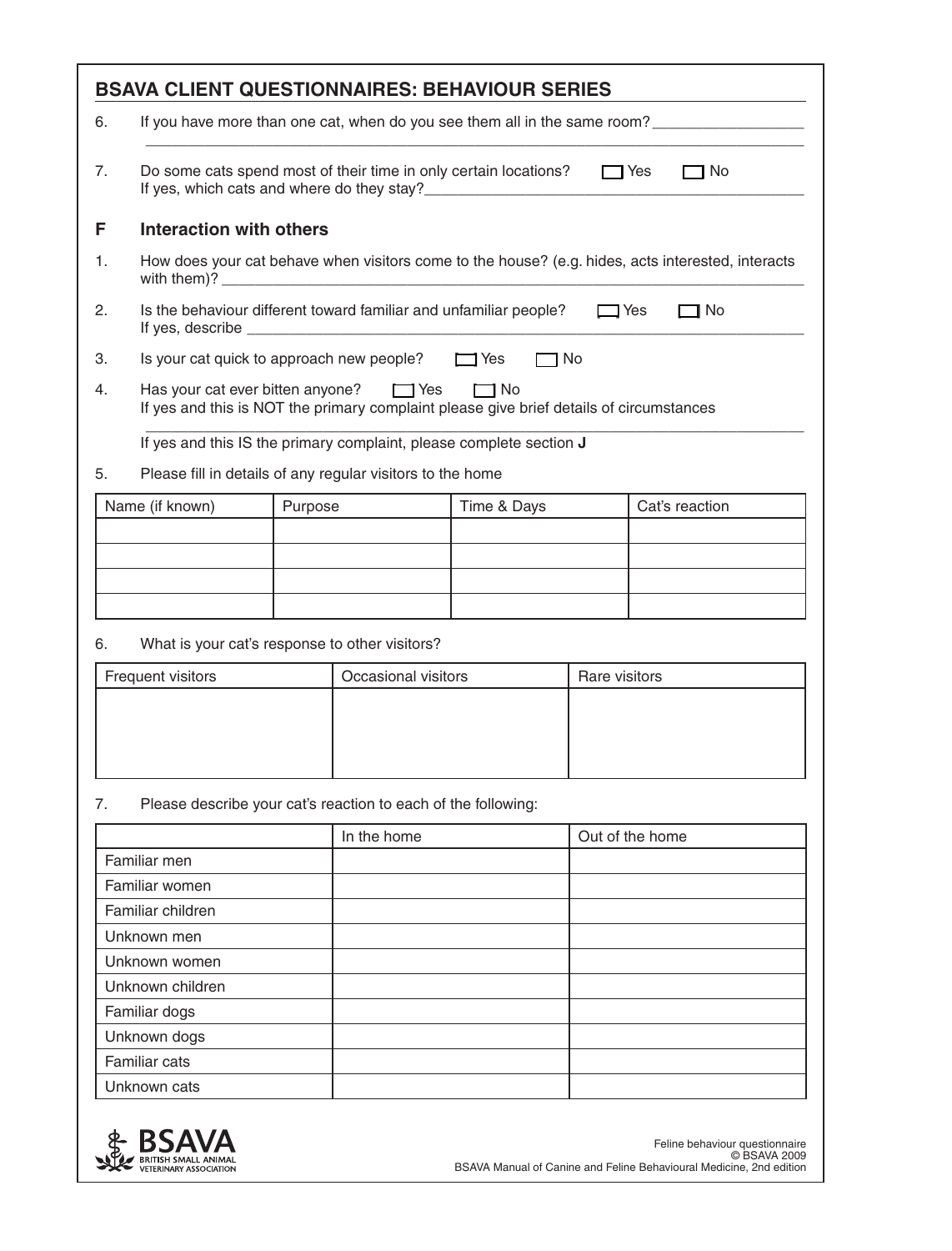| <b>BSAVA CLIENT QUESTIONNAIRES: BEHAVIOUR SERIES</b>                                                                                                                                                                           |
|--------------------------------------------------------------------------------------------------------------------------------------------------------------------------------------------------------------------------------|
| <b>Other behaviours</b>                                                                                                                                                                                                        |
|                                                                                                                                                                                                                                |
|                                                                                                                                                                                                                                |
|                                                                                                                                                                                                                                |
| Is your cat aggressive when denied something it wants? Thes<br>$\Box$ No                                                                                                                                                       |
| Does your cat ever show inappropriate mounting or other sexual activity?<br>$\Box$ Yes<br>$\Box$ No                                                                                                                            |
| Does your cat Tolerate, Enjoy or Resist:<br>Handling<br>$\Box$ Tolerate<br>  Resist<br>$\Box$ Enjoy<br>$\Box$ Tolerate<br>Grooming<br>$\Box$ Enjoy<br>$\Box$ Resist                                                            |
| Does your cat lick or chew on itself more than you would expect?<br>$\Box$ No<br>$\Box$ Yes                                                                                                                                    |
| How do you correct your cat when he/she misbehaves?                                                                                                                                                                            |
|                                                                                                                                                                                                                                |
| Did the onset of the problem coincide with any event, or action, you can identify?                                                                                                                                             |
| Where does the problem occur?_                                                                                                                                                                                                 |
|                                                                                                                                                                                                                                |
|                                                                                                                                                                                                                                |
| Other details and the control of the control of the control of the control of the control of the control of the control of the control of the control of the control of the control of the control of the control of the contr |
|                                                                                                                                                                                                                                |
| Is the problem getting:<br>$\Box$ Better<br><b>■</b> Worse<br>$\Box$ No change?                                                                                                                                                |
|                                                                                                                                                                                                                                |
| Describe the 3 most recent incidents of the behaviour. Use separate pages as required                                                                                                                                          |
|                                                                                                                                                                                                                                |
|                                                                                                                                                                                                                                |
| Feline behaviour questionnaire                                                                                                                                                                                                 |
| C BSAVA 2009<br>BSAVA Manual of Canine and Feline Behavioural Medicine, 2nd edition<br><b>FRINARY ASSOCIA</b>                                                                                                                  |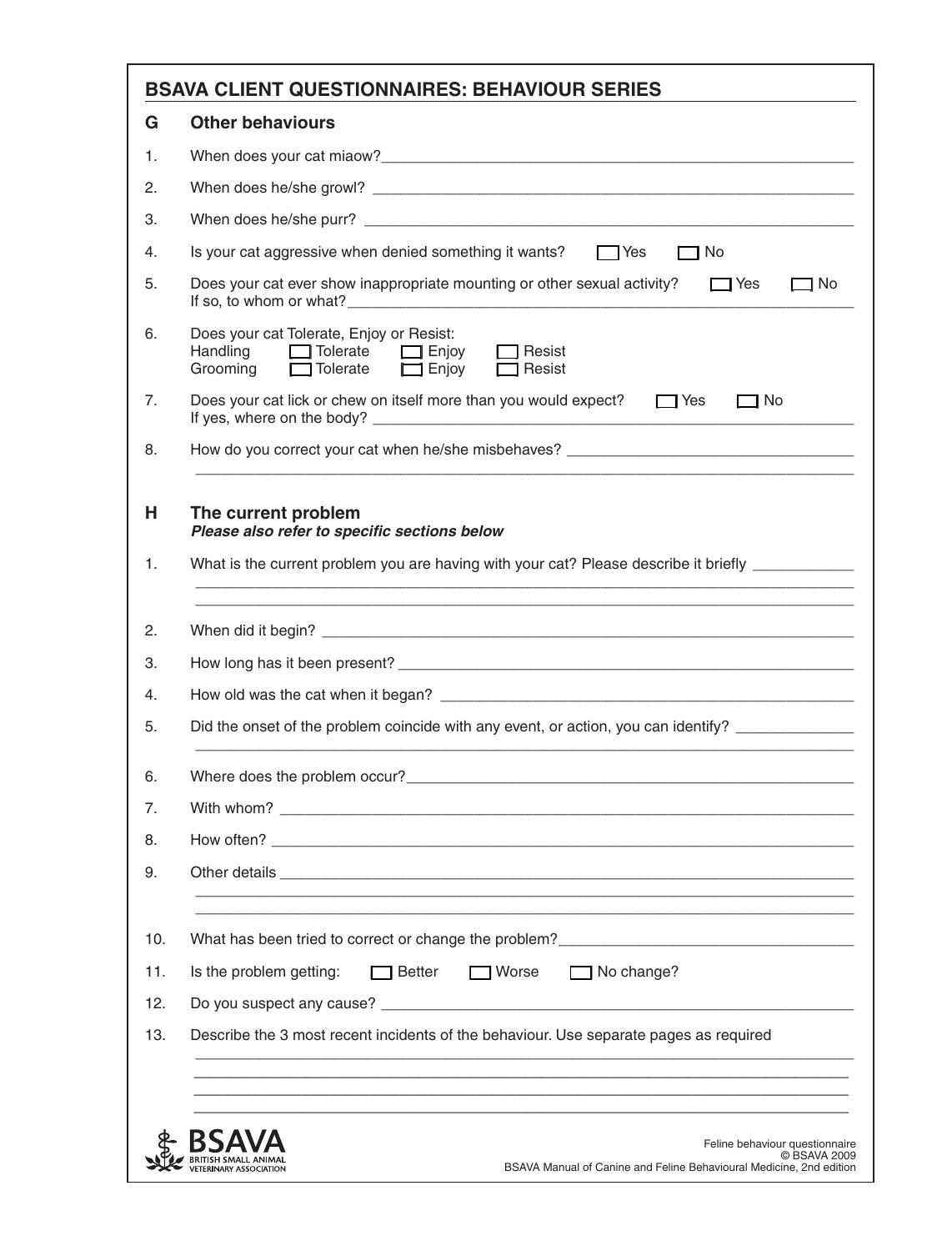| П                      | Elimination and marking problems (house soiling)<br>Please answer the questions below if the problem is elimination or marking (house soiling)        |  |  |
|------------------------|-------------------------------------------------------------------------------------------------------------------------------------------------------|--|--|
| 1.                     | <b>Elimination behaviour</b><br>Does the cat use a litterbox?<br>$\Box$ No<br>$\Box$ Yes                                                              |  |  |
| 2.                     | $\Box$ Urine only<br>Faeces only <b>I</b> Neither<br>Does the cat use the litterbox for:                                                              |  |  |
| 3.                     | Does the cat bury its urine?<br>$\Box$ No<br>$\Box$ Yes                                                                                               |  |  |
| 4.                     | Does your cat bury its faeces?<br>$\Box$ Always<br>$\Box$ Usually<br>$\Box$ Occasionally<br>Don't know<br>Rarely<br>Never                             |  |  |
| 5.                     | Is there much digging and scratching in and around the litterbox?<br>$\neg$ Yes<br>ヿNo                                                                |  |  |
| 6.                     | Does your cat ever eliminate outside the litterbox inside the house?<br>$\Box$ Yes<br>$\Box$ No                                                       |  |  |
| <b>Litterbox</b><br>7. |                                                                                                                                                       |  |  |
| 8.                     |                                                                                                                                                       |  |  |
| 9.                     |                                                                                                                                                       |  |  |
| 10.                    |                                                                                                                                                       |  |  |
| Litter<br>11.          |                                                                                                                                                       |  |  |
| 12.                    | Do you always use the same brand? $\Box$ Yes<br>ヿNo                                                                                                   |  |  |
| 13.                    | Are there odour control granules added?<br>$\Box$ Yes<br>ヿ No                                                                                         |  |  |
| 14.                    | <b>Litterbox cleaning</b><br>How often is the litterbox cleared of waste material (scooped out)?_________________________________                     |  |  |
| 15.                    |                                                                                                                                                       |  |  |
| 16.                    |                                                                                                                                                       |  |  |
| 17.                    | Have you recently changed the litter material or cleaning solution used?<br>$\Box$ Yes<br>□ No                                                        |  |  |
| 18.                    | How often do you provide a completely new box?                                                                                                        |  |  |
| 19.                    | <b>Problem details</b><br>Is the cat leaving faeces, urine or both outside the litterbox? $\Box$ Faeces<br>$\Box$ Urine<br>  Both                     |  |  |
| 20.                    | How often does this occur?<br>Once a week<br>Once a month<br>Once a day<br>Always                                                                     |  |  |
| 21.                    | What time of day do you usually find the urine or faeces outside the litterbox?                                                                       |  |  |
| 22.                    |                                                                                                                                                       |  |  |
| 23.                    | How many times a day does your cat defecate? ___________________________________                                                                      |  |  |
| 24.                    | Do you recall the first time you found urine or faeces outside of the litterbox? $\Box$ Yes<br>$\Box$ No                                              |  |  |
|                        | Feline behaviour questionnaire<br>© BSAVA 2009<br>BSAVA Manual of Canine and Feline Behavioural Medicine, 2nd edition<br><b>FTERINARY ASSOCIATION</b> |  |  |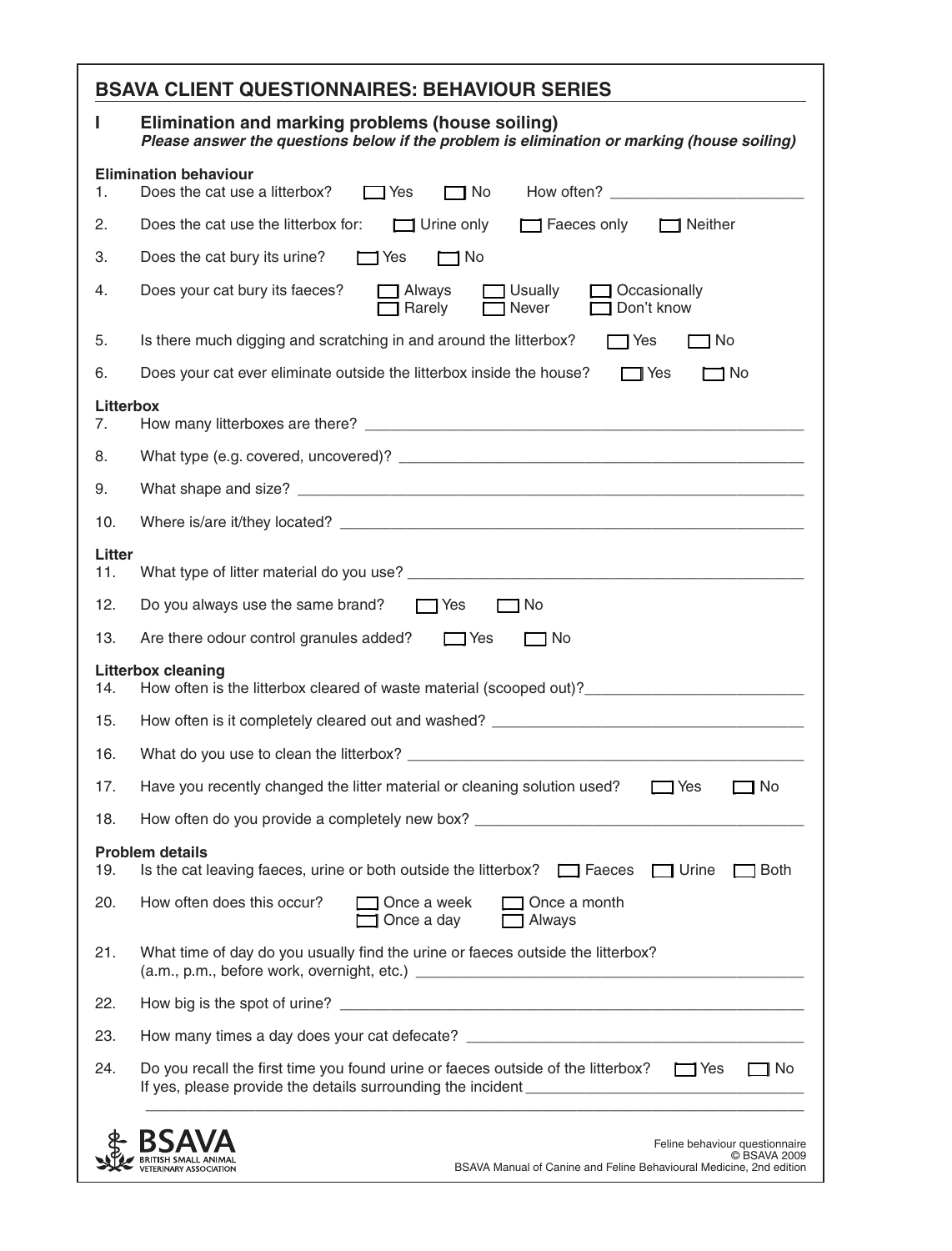25. Where is the cat depositing urine/faeces outside the litterbox? Please list the room/rooms and all the locations in the room/rooms. Also specify if the deposits are found near windows, doors, plants, furniture, etc. How many spots/deposits are there in a given room?

| Room |                                                                                                                                                                                                                                                                  | Locations                                                                                                                                                                                  | Number of spots/deposits                                                                                              |
|------|------------------------------------------------------------------------------------------------------------------------------------------------------------------------------------------------------------------------------------------------------------------|--------------------------------------------------------------------------------------------------------------------------------------------------------------------------------------------|-----------------------------------------------------------------------------------------------------------------------|
|      |                                                                                                                                                                                                                                                                  |                                                                                                                                                                                            |                                                                                                                       |
|      |                                                                                                                                                                                                                                                                  |                                                                                                                                                                                            |                                                                                                                       |
|      |                                                                                                                                                                                                                                                                  |                                                                                                                                                                                            |                                                                                                                       |
|      |                                                                                                                                                                                                                                                                  |                                                                                                                                                                                            |                                                                                                                       |
| 26.  | Please draw a floor plan of the house, noting litterbox location and sites of urination and/or<br>defecation outside the litterbox. Please also include resting places in cases of conflict between cats<br>and indicate any specific locations of such conflict |                                                                                                                                                                                            |                                                                                                                       |
| 27.  | Has there been a change in litterbox location? $\Box$ Yes<br>$\Box$ No                                                                                                                                                                                           |                                                                                                                                                                                            |                                                                                                                       |
| 28.  | Has there been a change in litter type? $\Box$ Yes<br>$\Box$ No<br>From what to what?                                                                                                                                                                            |                                                                                                                                                                                            |                                                                                                                       |
| 29.  | Has there been a change in litterbox cleaning routine?<br>Is the box cleaned less or more often?                                                                                                                                                                 | <b>□ Yes</b>                                                                                                                                                                               | 1 No<br>Less often<br>$\Box$ More often                                                                               |
| 30.  |                                                                                                                                                                                                                                                                  | When the problem first began, can you recall any unusual incident or anything that might have<br>upset the cat? (For example, moving house, new roommates, unusual noises, new work hours, |                                                                                                                       |
| 31.  |                                                                                                                                                                                                                                                                  |                                                                                                                                                                                            |                                                                                                                       |
| 32.  |                                                                                                                                                                                                                                                                  | Have there been any recent changes in living arrangements? ______________________                                                                                                          |                                                                                                                       |
| 33.  |                                                                                                                                                                                                                                                                  | Have you ever caught the cat depositing urine or faeces outside the litterbox?                                                                                                             | コ No<br>$\Box$ Yes                                                                                                    |
| 34.  | Standing<br>Squatting                                                                                                                                                                                                                                            | What posture does the cat assume when urinating or spraying outside the box?                                                                                                               |                                                                                                                       |
| 35.  | Where is the urine located?                                                                                                                                                                                                                                      | On the floor<br>On the walls about 6 to 8 inches up from the floor?                                                                                                                        |                                                                                                                       |
| 36.  | Is this spraying or urination?                                                                                                                                                                                                                                   | Spraying<br>Urination                                                                                                                                                                      |                                                                                                                       |
| 37.  |                                                                                                                                                                                                                                                                  | Are there many cats outdoors in the immediate vicinity of your cat?                                                                                                                        | No<br>1 Yes                                                                                                           |
| 38.  | Is your cat agitated by the presence of other cats?                                                                                                                                                                                                              | 1 Yes                                                                                                                                                                                      | No                                                                                                                    |
| 39.  | Are you the cat's first owner?<br>If no, were there similar problems in a previous home?                                                                                                                                                                         | Yes<br>No.<br>기 Yes                                                                                                                                                                        | No                                                                                                                    |
|      |                                                                                                                                                                                                                                                                  |                                                                                                                                                                                            | Feline behaviour questionnaire<br>© BSAVA 2009<br>BSAVA Manual of Canine and Feline Behavioural Medicine, 2nd edition |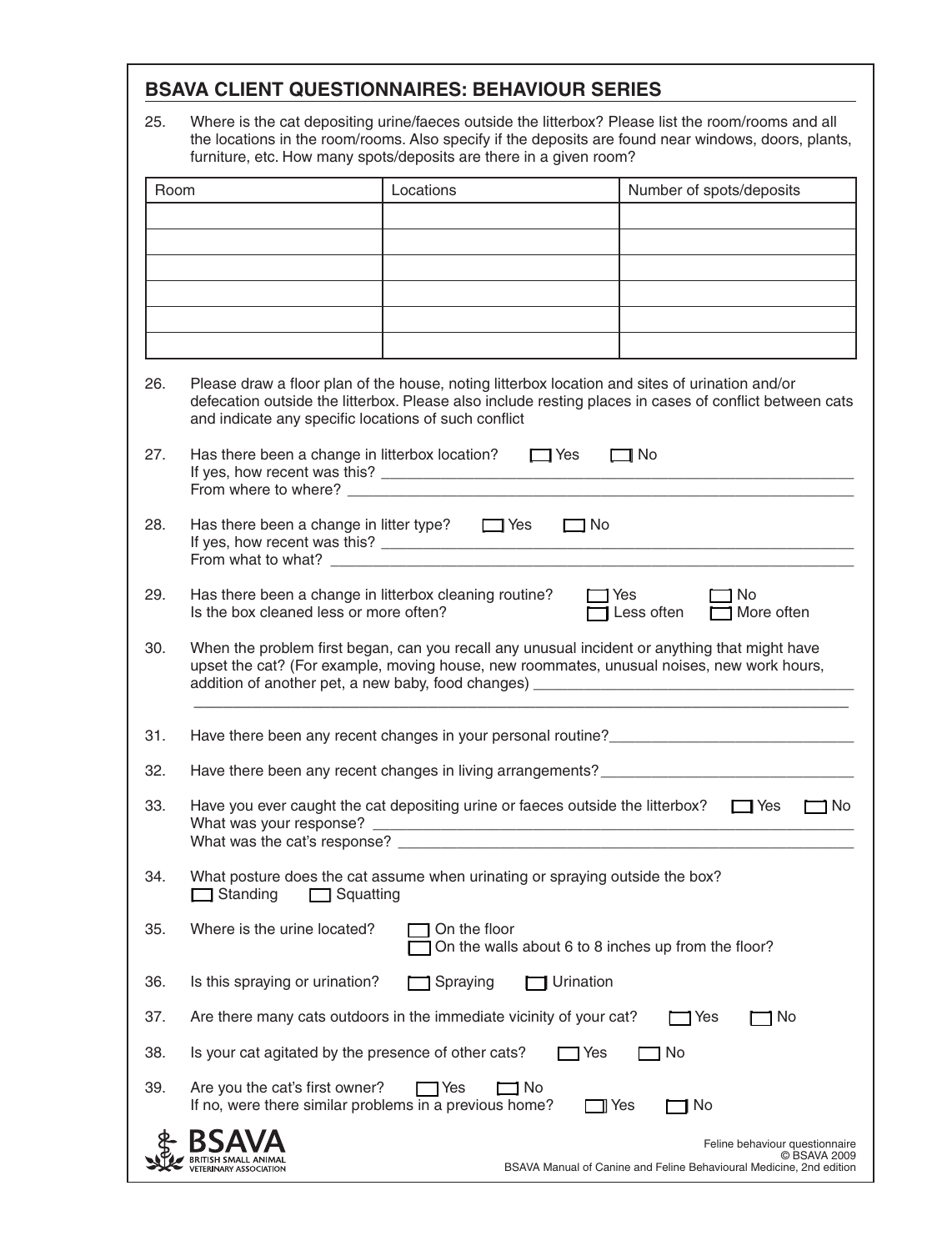|     |                                                                                      | <b>BSAVA CLIENT QUESTIONNAIRES: BEHAVIOUR SERIES</b>                                                                                                                             |  |  |
|-----|--------------------------------------------------------------------------------------|----------------------------------------------------------------------------------------------------------------------------------------------------------------------------------|--|--|
| 40. |                                                                                      | If you have more than one cat, are there additional litterboxes? $\Box$ Yes<br>$\Box$ No                                                                                         |  |  |
| 41. |                                                                                      | Does this cat interact with the other cats in the home?<br>$\Box$ Yes<br>$\Box$ No                                                                                               |  |  |
| 42. |                                                                                      | Does this cat fight with or avoid any of the other cats in the home? $\Box$ Yes<br>$\Box$ No                                                                                     |  |  |
| 43. |                                                                                      | Does this cat have a previous history of urinary tract infections?<br>Tes<br>$\neg$ No                                                                                           |  |  |
| 44. |                                                                                      | When was the last time a urine sample was examined? ____________________________                                                                                                 |  |  |
| 45. |                                                                                      | <u> 1989 - Johann John Stoff, deutscher Stoffen und der Stoffen und der Stoffen und der Stoffen und der Stoffen</u>                                                              |  |  |
| J   | <b>Aggression</b><br>Please answer the questions below if the problem is aggression: |                                                                                                                                                                                  |  |  |
| 1.  |                                                                                      | Describe the most recent incident and the setting it occurred in (try to be very precise, as if you<br>were drawing a picture):                                                  |  |  |
|     | a)<br>b)                                                                             |                                                                                                                                                                                  |  |  |
|     | c)                                                                                   | What was everyone doing before the incident? ___________________________________                                                                                                 |  |  |
|     | d)                                                                                   |                                                                                                                                                                                  |  |  |
|     | e)                                                                                   | What was the cat's body posture? Describe the position of ears, tail, face, hair on back, or<br>,我们也不能在这里的时候,我们也不能在这里的时候,我们也不能会在这里的时候,我们也不能会在这里的时候,我们也不能会在这里的时候,我们也不能会在这里的时候,我们也 |  |  |
| 2.  |                                                                                      |                                                                                                                                                                                  |  |  |
| 3.  | How did the cat react to your reaction?                                              |                                                                                                                                                                                  |  |  |
| 4.  |                                                                                      |                                                                                                                                                                                  |  |  |
| 5.  |                                                                                      | If there was a bite wound was it a puncture wound or a tear?                                                                                                                     |  |  |
| 6.  |                                                                                      | How frequently does the problem occur?<br>Times per day<br>Times per week<br>Times per month<br>Times per year                                                                   |  |  |
| 7.  |                                                                                      | When does the problem occur?<br>When left alone?<br>Always<br>Usually<br>Rarely<br>Never<br>Usually<br>When family members are present?<br>Always<br>Rarely<br>Never             |  |  |
| Κ   |                                                                                      | <b>Other problems</b>                                                                                                                                                            |  |  |
|     |                                                                                      | Does your cat have any other behavioural problems (e.g. scratching, excessive miaowing, plant eating)?                                                                           |  |  |
|     |                                                                                      |                                                                                                                                                                                  |  |  |
|     |                                                                                      |                                                                                                                                                                                  |  |  |
|     |                                                                                      | Feline behaviour questionnaire<br>C BSAVA 2009<br>BSAVA Manual of Canine and Feline Behavioural Medicine, 2nd edition                                                            |  |  |